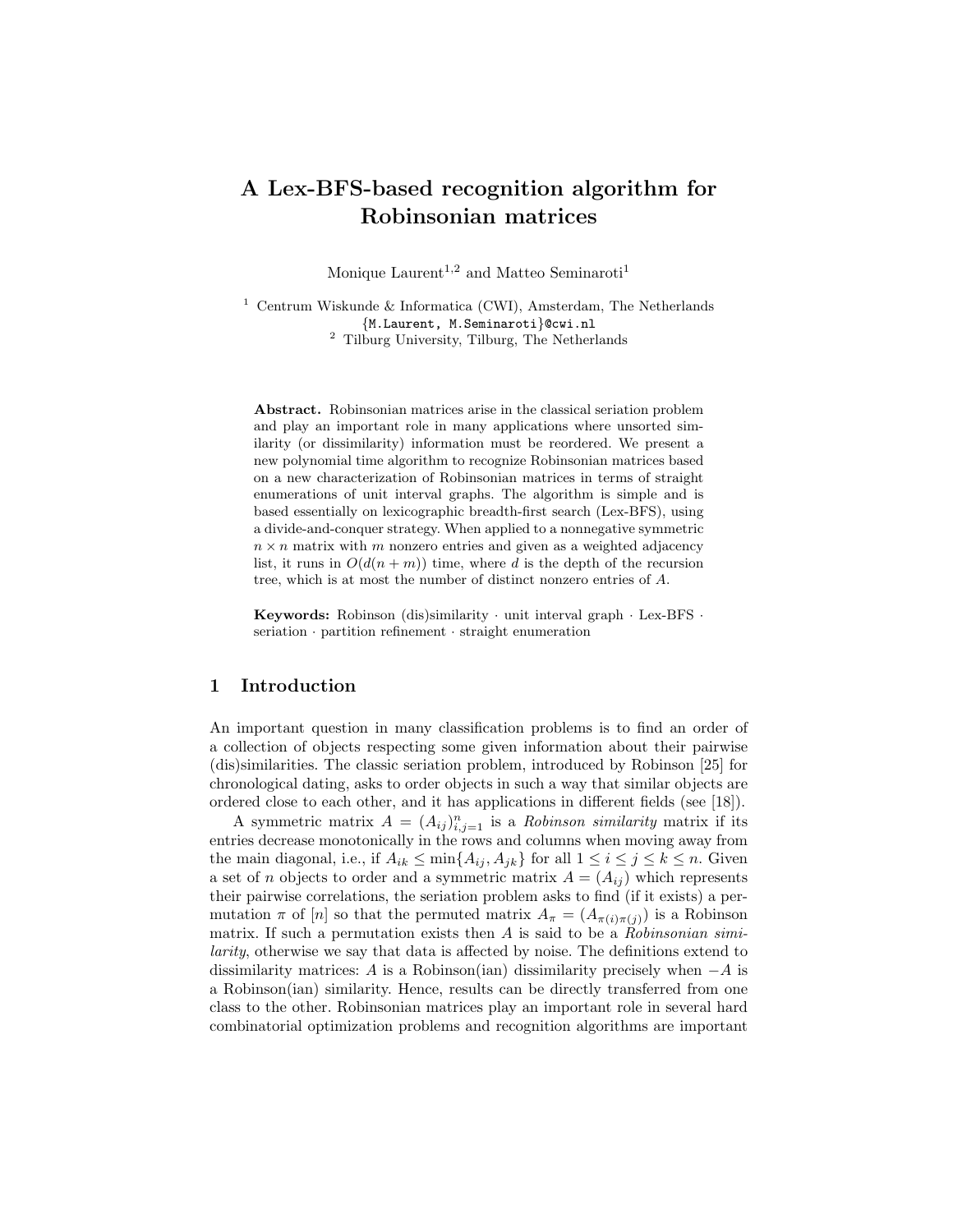in designing heuristic and approximation algorithms when the Robinsonian property is desired but the data is affected by noise (see e.g.  $[5],[12],[17]$ ). In the last decades, different characterizations of Robinsonian matrices have appeared in the literature, leading to different polynomial time recognition algorithms. Most characterizations are in terms of interval (hyper)graphs.

A graph  $G = (V, E)$  is an *interval graph* if its nodes can be labeled by intervals of the real line so that adjacent nodes correspond to intersecting intervals. Interval graphs arise frequently in applications and have been studied extensively in relation to hard optimization problems (see e.g.  $[2],[6],[20]$ ). A binary matrix has the *consecutive ones property (C1P)* if its columns can be reordered in such a way that the ones are consecutive in each row. Then, a graph G is an interval graph if and only if its vertex-clique incidence matrix has C1P, where the rows are indexed by the vertices and the columns by the maximal cliques of G [13].

A hypergraph  $H = (V, \mathcal{E})$  is a generalization of the notion of graph where elements of  $\mathcal{E}$ , called *hyperedges*, are subsets of V. The incidence matrix of H is the 0/1 matrix whose rows and columns are labeled, respectively, by the hyperedges and the vertices and with entry 1 when the corresponding hyperedge contains the corresponding vertex. Then,  $H$  is an *interval hypergraph* if its incidence matrix has C1P, i.e., its vertices can be ordered so that hyperedges are intervals.

Given a dissimilarity matrix  $A \in \mathcal{S}^n$  and a scalar  $\alpha$ , the threshold graph  $G_{\alpha} = (V, E_{\alpha})$  has edge set  $E_{\alpha} = \{\{x, y\} : A_{xy} \leq \alpha\}$  and, for  $x \in V$ , the ball  $B(x, \alpha) := \{y \in V : A_{xy} \leq \alpha\}$  consists of x and its neighbors in  $G_{\alpha}$ . Let B denote the collection of all the balls of  $A$  and  $H_B$  denote the corresponding ball hypergraph, with vertex set  $V = [n]$  and with  $\beta$  as set of hyperedges. One can also build the intersection graph  $G_{\mathcal{B}}$  of  $\mathcal{B}$ , where the balls are the vertices and connecting two vertices if the corresponding balls intersect. Most of the existing algorithms are then based on the fact that a matrix A is Robinsonian if and only if the ball hypergraph  $H_{\mathcal{B}}$  is an interval hypergraph or, equivalently, if the intersection graph  $G_{\mathcal{B}}$  is an interval graph (see [21,22]).

Mirkin and Rodin [21] gave the first polynomial algorithm to recognize Robinsonian matrices, with  $O(n^4)$  running time, based on checking whether the ball hypergraph is an interval hypergraph and using the PQ-tree algorithm of Booth and Leuker [3] to check whether the incidence matrix has C1P. Later, Chepoi and Fichet [4] introduced a simpler algorithm that, using a divide-an-conquer strategy and sorting the entries of A, improved the running time to  $O(n^3)$ . The same sorting preprocessing was used by Seston [27], who improved the algorithm to  $O(n^2 \log n)$  by constructing paths in the threshold graphs of A. Very recently, Préa and Fortin [22] presented a more sophisticated  $O(n^2)$  algorithm, which uses the fact that the maximal cliques of the graph  $G_{\mathcal{B}}$  are in one-toone correspondence with the row/column indices of A. Roughly speaking, they use the algorithm from Booth and Leuker [3] to compute a first PQ-tree which they update throughout the algorithm. A numerical spectral algorithm was introduced earlier by Atkins et al. [1] for checking whether a similarity matrix A is Robinsonian, based on reordering the entries of the Fiedler eigenvector of the Laplacian matrix associated to A.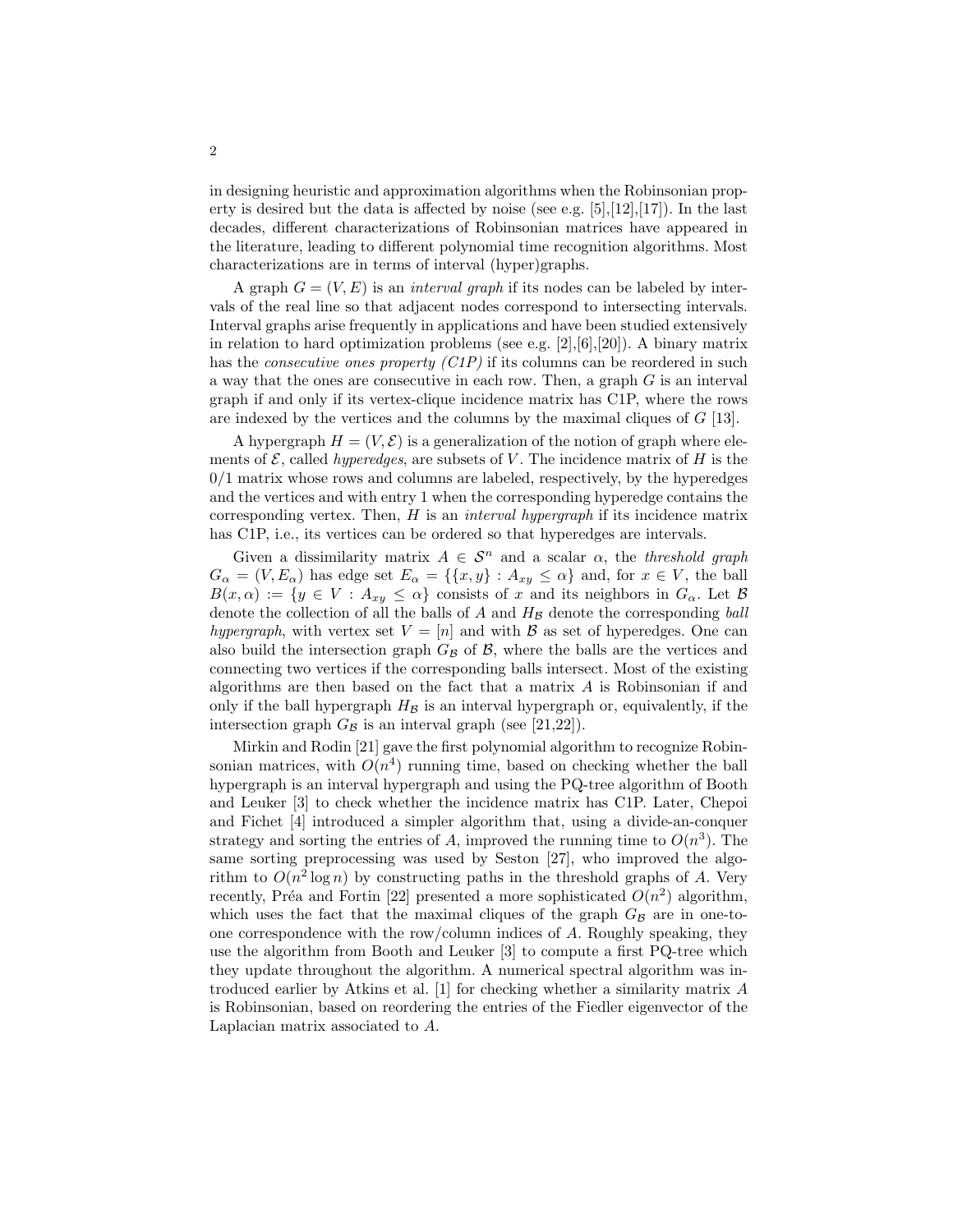In this paper we introduce a new combinatorial algorithm to recognize Robinsonian matrices. Our approach differs from the existing ones in the sense that it is not directly related to interval (hyper)graphs, but it is based on a new characterization of Robinsonian matrices in terms of straight enumerations of unit interval graphs (Section 3). Unit interval graphs are a subclass of interval graphs, where the intervals labeling the vertices are required to have unit length. Several linear time recognition algorithms exist, based in particular on characterizations of unit interval graphs in terms of straight enumerations, that are special orderings of the vertices [8,7].

Our algorithm does not rely on any sophisticated external algorithm such as the Booth and Leuker algorithm for C1P and no preprocessing to order the data is needed. The most difficult task carried out is instead a lexicographic breadthfirst search (abbreviated Lex-BFS), which is a variant of the classic breadth-first search (BFS), where the ties in the search are broken by giving preference to those vertices whose neighbors have been visited earliest (see [26,14]). Following [7], we in fact use the variant Lex-BFS+ introduced by [28] to compute straight enumerations. Our algorithm uses a divide-and-conquer strategy with a merging step, tailored to efficiently exploit the possible sparsity structure of the given similarity matrix  $A$ . Assuming the matrix  $A$  is given as an adjacency list of an undirected weighted graph, our algorithm runs in  $O(d(m + n))$  time, where n is the size of  $A$ ,  $m$  is the number of nonzero entries of  $A$  and  $d$  is the depth of the recursion tree computed by the algorithm, which is upper bounded by the number  $L$  of distinct nonzero entries of  $A$  (see Theorem 6). Furthermore, we can return all the permutations reordering  $A$  as a Robinson matrix using a PQ-tree data structure on which we perform only a few simple operations (see Section 4.2).

Our algorithm uncovers an interesting link between straight enumerations of unit interval graphs and Robinsonian matrices which, to the best of our knowledge, has not been made before. Moreover it provides an answer to an open question posed by M. Habib at the PRIMA Conference in Shanghai in June 2013, who asked whether it is possible to use Lex-BFS+ to recognize Robinsonian matrices [9]. Alternatively, one could check whether the incidence matrix M of the ball hypergraph of A has C1P, using the Lex-BFS based algorithm of [14], in time  $O(r+c+f)$  time if M is  $r \times c$  with f ones. As  $r \leq nL$ ,  $c = n$  and  $f \leq Lm$ , the overall time complexity is  $O(L(n+m))$ . Interestingly, this approach is not mentioned by Habib. In comparison, an advantage of our approach is that it exploits the sparsity structure of the matrix  $A$ , as  $d$  can be smaller than  $L$ .

Contents of the paper Section 2 contains preliminaries about weak linear orders, straight enumerations and unit interval graphs. In Section 3 we characterize Robinsonian matrices in terms of straight enumerations of unit interval graphs. In Section 4 we introduce our recursive algorithm to recognize Robinsonian matrices, and then we explain how to return all the permutations reordering a given similarity matrix as a Robinson matrix. The final Section 5 contains some questions for possible future work.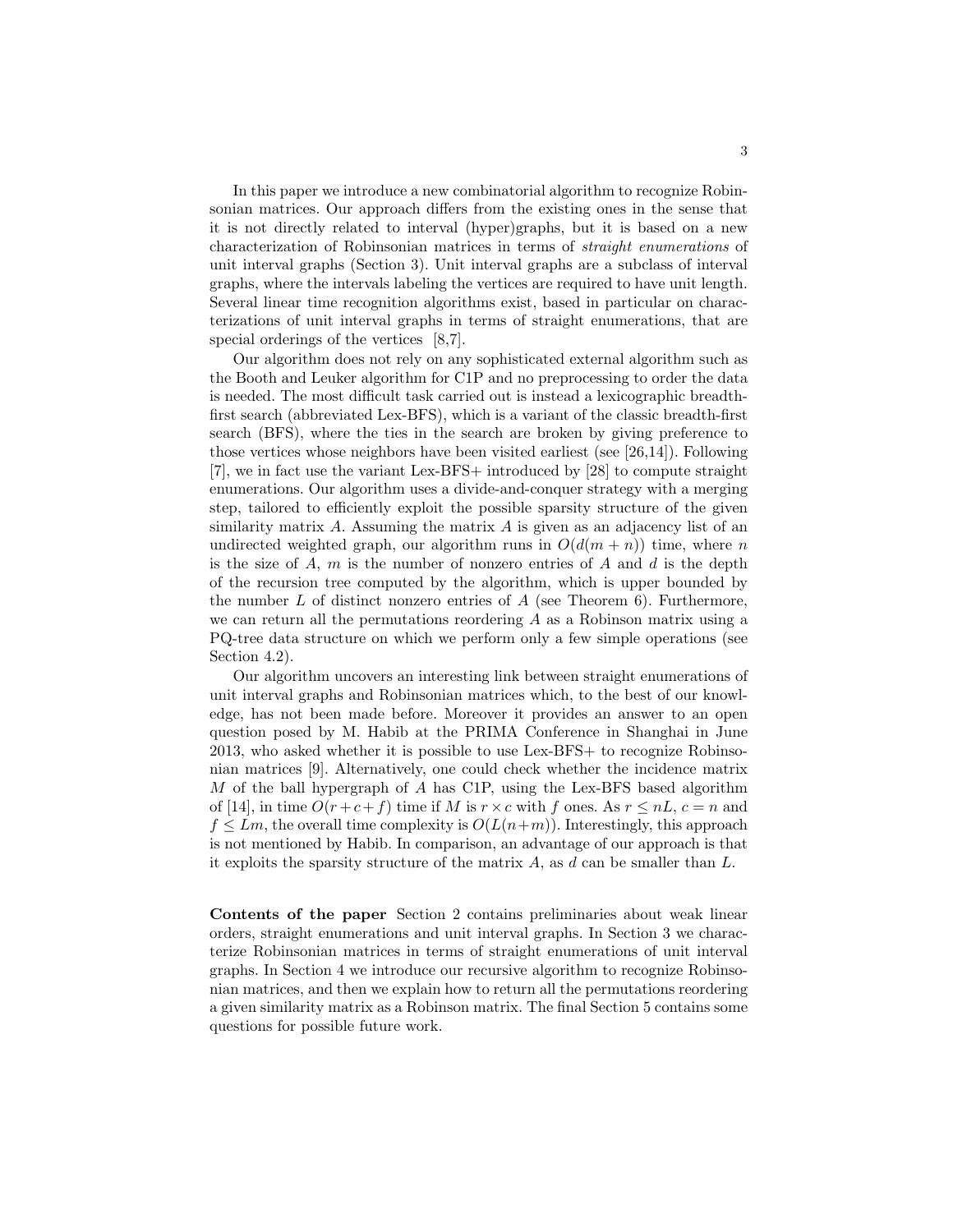## 2 Preliminaries

Throughout  $S<sup>n</sup>$  denotes the set of symmetric  $n \times n$  matrices. Given a permutation  $\pi$  of  $[n]$  and a matrix  $A \in \mathcal{S}_n$ ,  $A_{\pi} := (A_{\pi(i)\pi(j)})_{i,j=1}^n \in \mathcal{S}^n$  is the matrix obtained by permuting both the rows and columns of A simultaneously according to  $\pi$ . For  $U \subseteq [n]$ ,  $A[U] = (A_{ij})_{i,j \in U}$  is the principal submatrix of A indexed by U. As we deal exclusively with Robinson(ian) similarities, when speaking of a Robinson(ian) matrix, we mean a Robinson(ian) similarity matrix.

An ordered partition  $(B_1, \ldots, B_p)$  of a finite set V corresponds to a weak linear order  $\psi$  on V (and vice versa), by setting  $x =_\psi y$  if  $x, y$  belong to the same class  $B_i$ , and  $x \leq_{\psi} y$  if  $x \in B_i$  and  $y \in B_j$  with  $i \leq j$ . Then we also use the notation  $\psi = (B_1, \ldots, B_p)$  and  $B_1 \leq_{\psi} \ldots \leq_{\psi} B_p$ . When all classes  $B_i$  are singletons then  $\psi$  is a linear order (i.e., total order) of V.

The reversal of  $\psi$  is the weak linear order, denoted  $\psi$ , of the reversed ordered partition  $(B_p, \ldots, B_1)$ . For  $U \subseteq V$ ,  $\psi[U]$  denotes the *restriction* of the weak linear order  $\psi$  to U. Given disjoint subsets  $U, W \subseteq V$ , we say  $U \leq_{\psi} W$  if  $x \leq_{\psi} y$ for all  $x \in U$ ,  $y \in W$ . If  $\psi_1$  and  $\psi_2$  are weak linear orders on disjoint sets  $V_1$  and  $V_2$ , then  $\psi = (\psi_1, \psi_2)$  denotes their *concatenation* which is a weak linear order on  $V_1 \cup V_2$ .

The following notions of compatibility and refinement will play an important role in our treatment. Two weak linear orders  $\psi_1$  and  $\psi_2$  on the same set V are said to be *compatible* if there do not exist elements  $x, y \in V$  such that  $x \leq_{\psi_1} y$ and  $y \lt_{\psi_2} x$ . Then their *common refinement* the weak linear order  $\Psi = \psi_1 \wedge \psi_2$ on V defined by  $x =_{\Psi} y$  if  $x =_{\psi_{\ell}} y$  for all  $\ell \in \{1, 2\}$ , and  $x <_{\Psi} y$  if  $x \leq_{\psi_{\ell}} y$  for all  $\ell \in \{1, 2\}$  with at least one strict inequality.

In what follows  $V = [n] = \{1, \ldots, n\}$  is the vertex set of a graph  $G = (V, E)$ , whose edges are pairs  $\{x, y\}$  of distinct vertices  $x, y \in V$ . For  $x \in V$ , its closed neighborhood is the set  $N[x] = \{x\} \cup \{y \in V : \{x, y\} \in E\}$ . Two vertices  $x, y \in V$ are undistinguishable if  $N[x] = N[y]$ . This defines an equivalence relation on V, whose classes are called the *blocks* of G. Clearly, each block is a clique of G. Two distinct blocks  $B$  and  $B'$  are said to be *adjacent* if there exist two vertices  $x \in B$ ,  $y \in B'$  that are adjacent in G or, equivalently, if  $B \cup B'$  is a clique of G. A straight enumeration of G is a linear order  $\phi = (B_1, \ldots, B_p)$  of the blocks of G such that, for any block  $B_i$ , the block  $B_i$  and the blocks  $B_j$  adjacent to it are consecutive in the linear order (see [16]). The blocks  $B_1$  and  $B_p$  are called the end blocks of  $\phi$  and  $B_i$  (with  $1 < i < p$ ) are its *inner blocks*.

The following characterization of unit interval graphs in terms of straight enumerations will play a central role in our paper.

Theorem 1 (Unit interval graphs and straight enumerations). [10] A graph G is a unit interval graph if and only if it has a straight enumeration. Moreover, if G is connected, then it has a unique (up to reversal) straight enumeration.

On the other hand, if G is not connected, then any possible linear ordering of the connected components combined with any possible orientation of the straight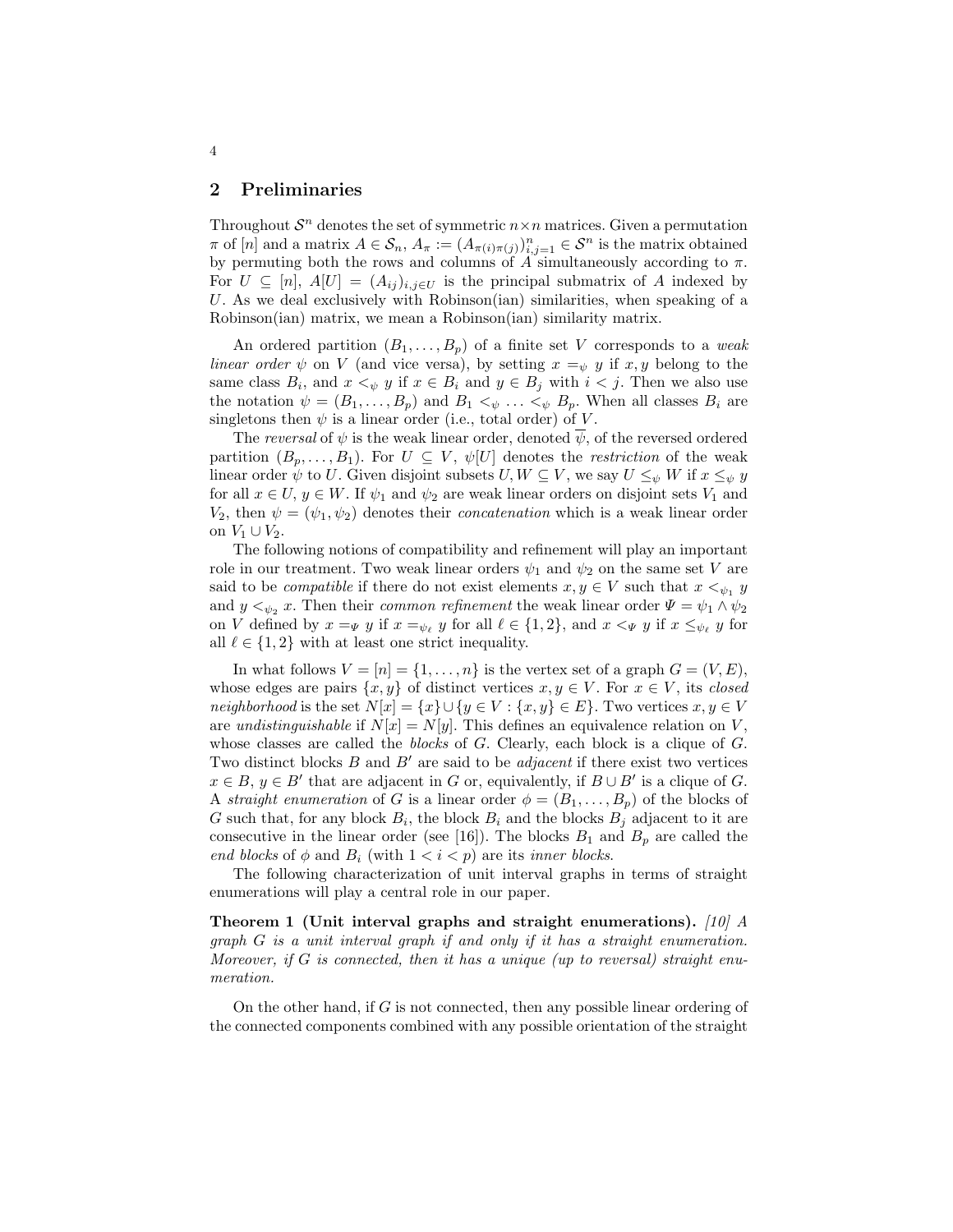enumeration of each connected component induces a straight enumeration of G. Several alternative characterizations for unit interval graphs are known (see [7] and references therein), including the following ones.

**Theorem 2.** A graph  $G = (V, E)$  is a unit interval graph if and only if it satisfies any of the following equivalent conditions:

- (i) (3-vertex condition) [19] There is a linear ordering  $\pi$  of V such that, for all  $x, y, z \in V$ ,  $x \leq_{\pi} y \leq_{\pi} z$  and  $\{x, z\} \in E$  implies  $\{x, y\}$ ,  $\{y, z\} \in E$ .
- (ii) (Neighborhood condition) [23] There is a linear ordering  $\pi$  of V such that for any  $x \in V$  the vertices in  $N[x]$  are consecutive with respect to  $\pi$ .

## 3 Robinsonian matrices and unit interval graphs

In this section we characterize Robinsonian matrices in terms of straight enumerations of unit interval graphs. We may view any symmetric binary matrix with all diagonal entries equal to 1 as the *extended* adjacency matrix of a graph. The equivalence between binary Robinsonian matrices and indifference graphs (and thus with unit interval graphs) was first shown by Roberts [23]. Furthermore, as observed, e.g., by Corneil et al. [8], the "neighborhood condition" for a graph is equivalent to its extended adjacency matrix having C1P. Hence we have the following equivalence between Robinsonian binary matrices and unit interval graphs, which also follows as a direct application of Theorem 2(ii).

**Lemma 1.** Let  $G = (V, E)$  be a graph and  $A_G$  be its extended adjacency matrix. Then,  $A_G$  is a Robinsonian similarity if and only if G is a unit interval graph.

The next result characterizes the linear orders that reorder the extended adjacency matrix  $A_G$  as a Robinson matrix in terms of the straight enumerations of G. It is simple but will play a central role in our algorithm for recognizing Robinsonian similarities.

**Theorem 3.** Let  $G = (V, E)$  be a graph. A linear order  $\pi$  of V reorders  $A_G$  as a Robinson matrix if and only if there exists a straight enumeration of G whose corresponding weak linear order  $\psi$  is compatible with  $\pi$ , i.e., satisfies:

$$
\forall x, y \in V \quad with \quad x \neq_{\psi} y \qquad x <_{\pi} y \quad \Longleftrightarrow \quad x <_{\psi} y. \tag{1}
$$

Hence, in order to find the permutations reordering a given binary matrix A as a Robinson matrix, it suffices to find all the possible straight enumerations of the corresponding graph  $G$ . As is shown e.g. in [8,10], this is a simple task and can be done in linear time. This is coherent with the fact that C1P can be checked in linear time (see [11] and references therein).

We now consider a general (nonbinary) matrix  $A$ . We first introduce its 'level graphs', the analogues for similarity matrices of the threshold graphs for dissimilarities. Let  $\alpha_0 < \alpha_1 < \cdots < \alpha_L$  denote the distinct values taken by the entries of A. The graph  $G^{(\ell)} = (V, E_{\ell})$ , whose edges are the pairs  $\{x, y\}$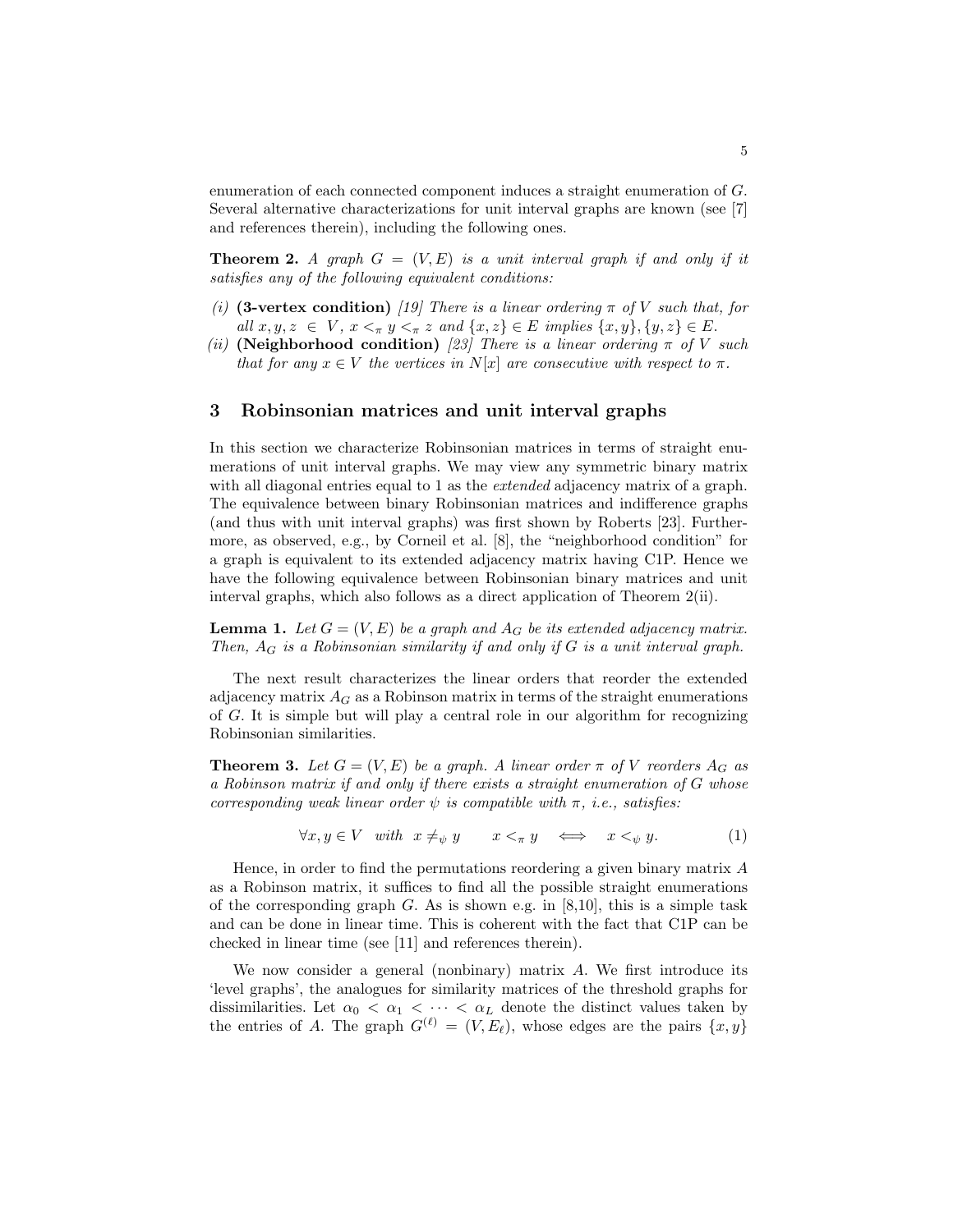with  $A_{xy} \ge \alpha_{\ell}$ , is called the  $\ell$ -th level graph of A. Let J be the all ones matrix. Clearly,  $\pm J$  is a Robinson matrix. Hence, we may and will assume, without loss of generality, that  $\alpha_0 = 0$ . Then, A is nonnegative and  $G^{(1)}$  is its support graph.

As already observed by Roberts [24], Robinson matrices can be decomposed as conic combinations of binary Robinson matrices (up to a translation by the all-ones matrix). We omit the proof, which is easy.

**Lemma 2.** Let  $A \in \mathcal{S}^n$  with distinct values  $\alpha_0 < \alpha_1 < \cdots < \alpha_L$  and with level graphs  $G^{(1)}, \ldots, G^{(L)}$ . Then,  $A = \alpha_0 J + \sum_{\ell=1}^{L} (\alpha_{\ell} - \alpha_{\ell-1}) A_{G^{(\ell)}}$ .

Combining the links between binary Robinsonian matrices and unit interval graphs (Lemma 1) and between reorderings of binary Robinsonian matrices and straight enumerations of unit interval graphs (Theorem 3) together with the decomposition result of Lemma 2, we obtain the following characterization of Robinsonian matrices.

**Theorem 4.** Let  $A \in \mathcal{S}^n$  with level graphs  $G^{(1)}, \ldots, G^{(L)}$ . Then:

- $(i)$  A is a Robinsonian matrix if and only if there exist straight enumerations of  $G^{(1)}, \ldots, G^{(L)}$  whose corresponding weak linear orders  $\psi_1, \ldots, \psi_L$  are pairwise compatible.
- (ii) A linear order  $\pi$  of V reorders A as a Robinson matrix if and only if there exist straight enumerations of  $G^{(1)}, \ldots, G^{(L)}$ , whose corresponding common refinement is compatible with  $\pi$ .

# 4 The algorithm

We describe here our algorithm for recognizing whether a given symmetric nonnegative matrix A is Robinsonian. First, we introduce an algorithm which either returns a permutation reordering A as a Robinson matrix or states that A is not a Robinsonian matrix. Then, we show how to modify it in order to return all the permutations reordering A as a Robinson matrix.

## 4.1 Overview of the algorithm

The algorithm is based on Theorem 4. The main idea is to find straight enumerations of the level graphs of A that are pairwise compatible and to compute their common refinement. The matrix  $A$  is not Robinsonian precisely when these objects cannot be found. One of the main tasks in the algorithm is to find (if it exists) a straight enumeration of a graph  $G$  which is compatible with a given weak linear order  $\psi$  of V. Roughly speaking, G will correspond to a level graph  $G^{(\ell)}$  of A (in fact, to a connected component of it), while  $\psi$  will correspond to the common refinement of the previous level graphs  $G^{(1)}, \ldots, G^{(\ell-1)}$ . Hence, looking for a straight enumeration of G compatible with  $\psi$  will correspond to looking for a straight enumeration of  $G^{(\ell)}$  compatible with previously selected straight enumerations of the previous level graphs  $G^{(1)}, \ldots, G^{(\ell-1)}$ .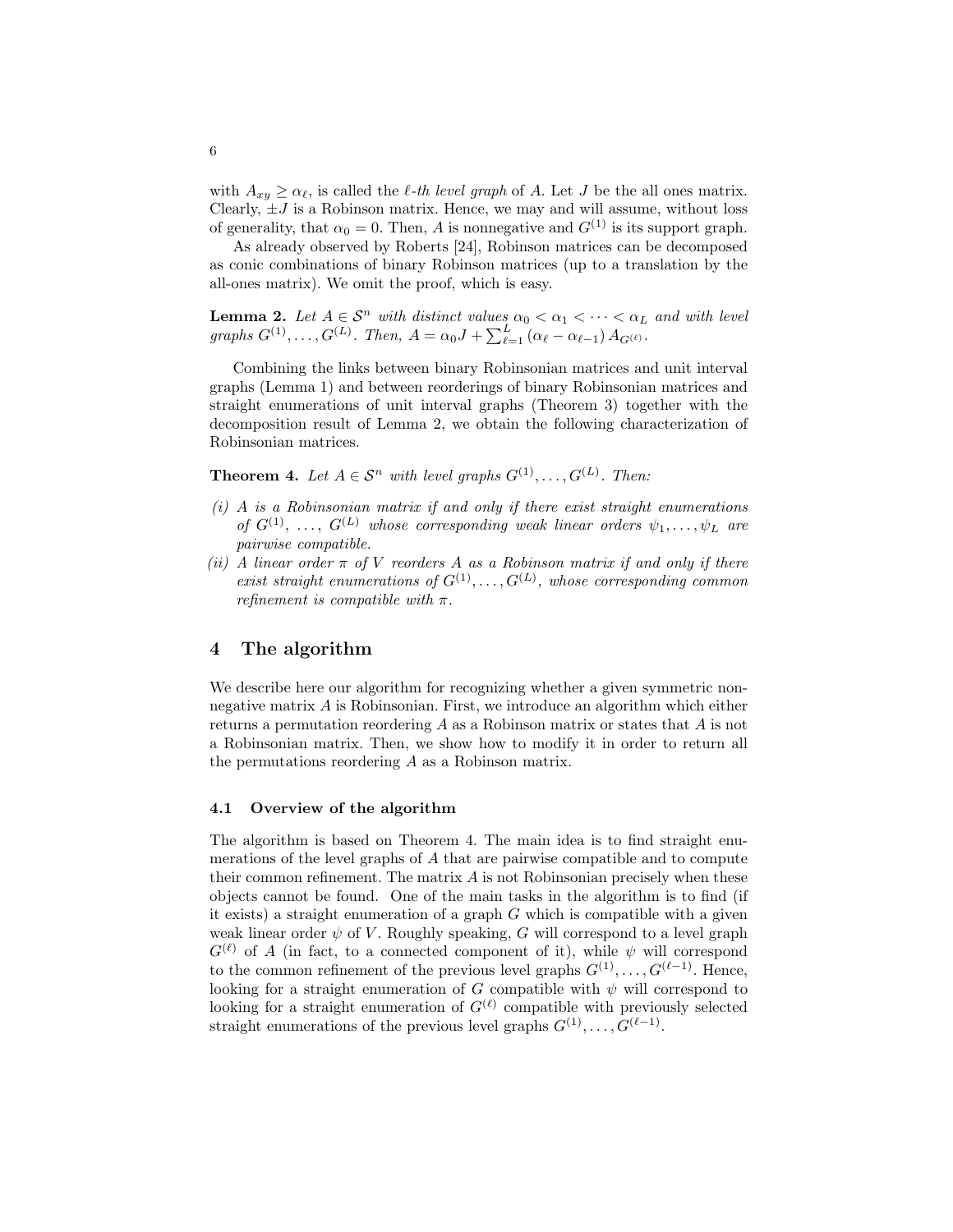Our algorithm consists of three main subroutines: CO-Lex-BFS (Algorithm 1), a variation of Lex-BFS, which finds and orders the connected components of the level graphs; Straight enumeration, which computes the straight enumeration of a connected graph as in [7]; Refine (Algorithm 2), a variation of partition refinement, which finds the common refinement of two weak linear orders. These subroutines are used in the recursive algorithm *Robinson* (Algorithm 3).

Component ordering Our first subroutine is CO-Lex-BFS (where CO stands for 'Component Ordering') in Algorithm 1. Given a graph  $G = (V, E)$  and a weak linear order  $\psi$  on V, it detects the connected components of G and orders them in a compatible way with respect to  $\psi$  (one can show that this is possible if G admit a straight enumeration compatible with  $\psi$ ).

**Straight enumerations** Once the connected components of G are ordered, we need to compute a straight enumeration of each connected component  $G[V_\omega]$ . We do this with the routine *Straight\_enumeration* appplied to  $(G[V_\omega], \sigma_\omega)$ , where  $\sigma_{\omega} = \sigma[V_{\omega}]$  and  $\sigma$  is the vertex order returned by CO-Lex-BFS(G,  $\psi$ ,  $\tau$ ).

This routine is essentially the 3-sweep unit interval graph recognition algorithm of Corneil [7] which, briefly, computes three times a Lex-BFS (each is named a sweep) and use the vertex ordering coming from the previous sweep to break ties in the search for the next sweep. The only difference with respect to Corneil's algorithm is that we save the first sweep, because we use the order  $\sigma_{\omega}$ given by CO-Lex-BFS.

Since the straight enumerations of the level graphs might not be unique, it is important to choose, among all the possible straight enumerations, the ones that lead to a common refinement (if it exists). If  $G$  is connected, its straight enumeration  $\phi$  is unique up to reversal and one can show that the 3-sweep Lex-BFS algorithm implicitly returns it correctly orientated with respect to  $\psi$ . On the other hand, if  $G$  is not connected then any possible ordering of the connected components induces a straight enumeration, obtained by concatenating straight enumerations of its connected components. This freedom in choosing the straight enumerations of the components is crucial in order to return all the Robinson orderings of A (see Section 4.2). However, for now we are interested in finding one common refinement, and the arbitrary choice made does not affect the correctness of the algorithm.

**Refinement of weak linear orders** Given two weak linear orders  $\psi$  and  $\phi$ on  $V$ , our second subroutine *Refine* in Algorithm 2 computes their common refinement  $\Phi = \psi \wedge \phi$  (if it exists).

**Main algorithm** We can now describe our main algorithm  $Robinson(A, \psi, \tau)$ . Given a nonnegative matrix  $A \in \mathcal{S}_n$ , a weak linear order  $\psi$  and an order  $\tau$ of  $V = [n]$  that are compatible, it either returns a weak linear order  $\Phi$  of V compatible with  $\psi$  and with straight enumerations of the level graphs of A, or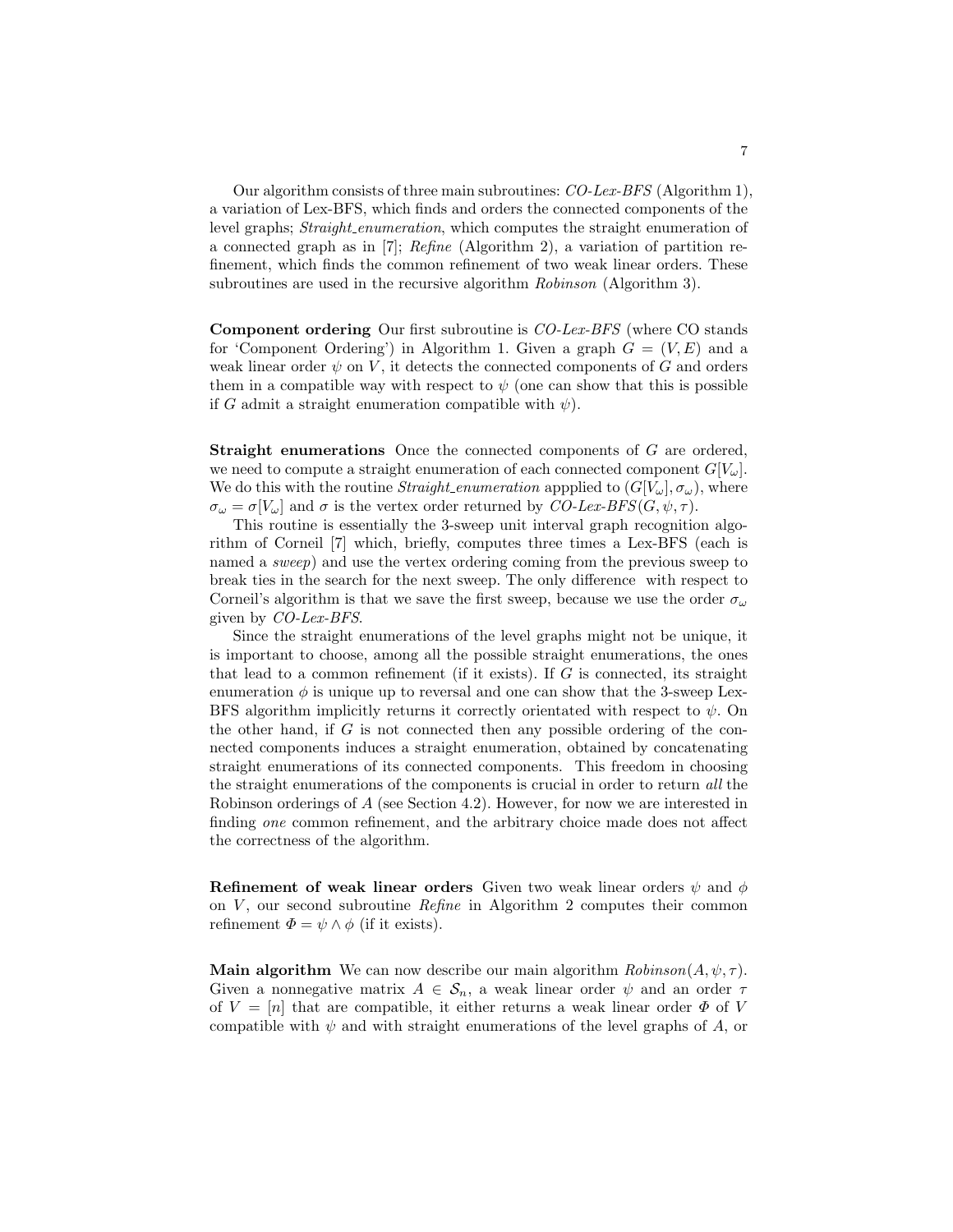Algorithm 1:  $CO$ -Lex-BFS(G,  $\psi$ ,  $\tau$ )

**input:** a graph  $G = (V, E)$ , a weak linear order  $\psi = (B_1, \ldots, B_p)$  of V and a linear order  $\tau$  of V compatible with  $\psi$ output: a linear order  $\sigma$  of V and a linear order  $(V_1, \ldots, V_c)$  of the connected components of G compatible with  $\psi$  and  $\sigma$ , or STOP (no such linear order of the components exists) 1 mark all the vertices as unvisited 2 u is the first vertex appearing in  $\tau$ 3  $label(u) = |V|$ 4  $\omega = 1$ 5  $V_{\omega}, B_{\omega}^{\min}, B_{\omega}^{\max} = \emptyset$ 6 foreach  $v \in V \setminus u$  do 7 |  $label(v) = \emptyset$ 8 for  $i = |V|, \ldots, 1$  do 9 et S be the set of unvisited vertices with the lexicographically largest label 10 pick the vertex v in S appearing first in  $\tau$  and mark it as visited 11  $\sigma(v) = |V| + 1 - i$ 12 if  $label(v) = \emptyset$  then 13  $\parallel$  if  $V_{\omega} \subseteq B^{\min}_{\omega-1}$  then 14 | swap  $V_{\omega}$  and  $V_{\omega-1}$  and modify  $\sigma$  accordingly  $15$  else 16 if  $B_{\omega}^{\min} \leq_{\psi} B_{\omega-1}^{\max}$  or if there exists a block B of  $\psi$  such that  $B \nsubseteq V_{\omega}$ and  $B_{\omega}^{\min} <_{\psi} B <_{\psi} B_{\omega}^{\max}$  then 17  $\vert \vert \vert$  stop (no ordering of the components compatible with  $\psi$  exists) 18 ω = ω + 1 19  $\bigcup V_{\omega} = \emptyset$ 20  $V_\omega = V_\omega \cup \{v\}$ **21** B<sub> $\omega$ </sub> is the first block in  $\psi$  which meets  $V_{\omega}$ **22** B<sup>max</sup> is the last block in  $\psi$  which meets  $V_{\omega}$ 23 foreach unvisited vertex w in  $N(v)$  do 24 | append i to  $label(w)$ 25 return  $(V_1, \ldots, V_c)$  and  $\sigma$ , or STOP

it indicates that such  $\Phi$  does not exist. The idea behind our algorithm is to use the subroutines CO-Lex-BFS and Straight enumeration to order the components and compute the straight enumerations of the level graphs of A, and to refine them using the subroutine Refine.

However, instead of refining the level graphs one by one on the full set  $V$ , we use a recursive algorithm based on a divide-and-conquer strategy, which refines smaller and smaller subgraphs of the level graphs obtained by restricting to the connected components and thus working independently with the corresponding principal submatrices of A. In this way we work with smaller subproblems and one may also skip some level graphs (as some principal submatrices of A may have fewer distinct nonzero entries). This recursive algorithm is Algorithm 3.

8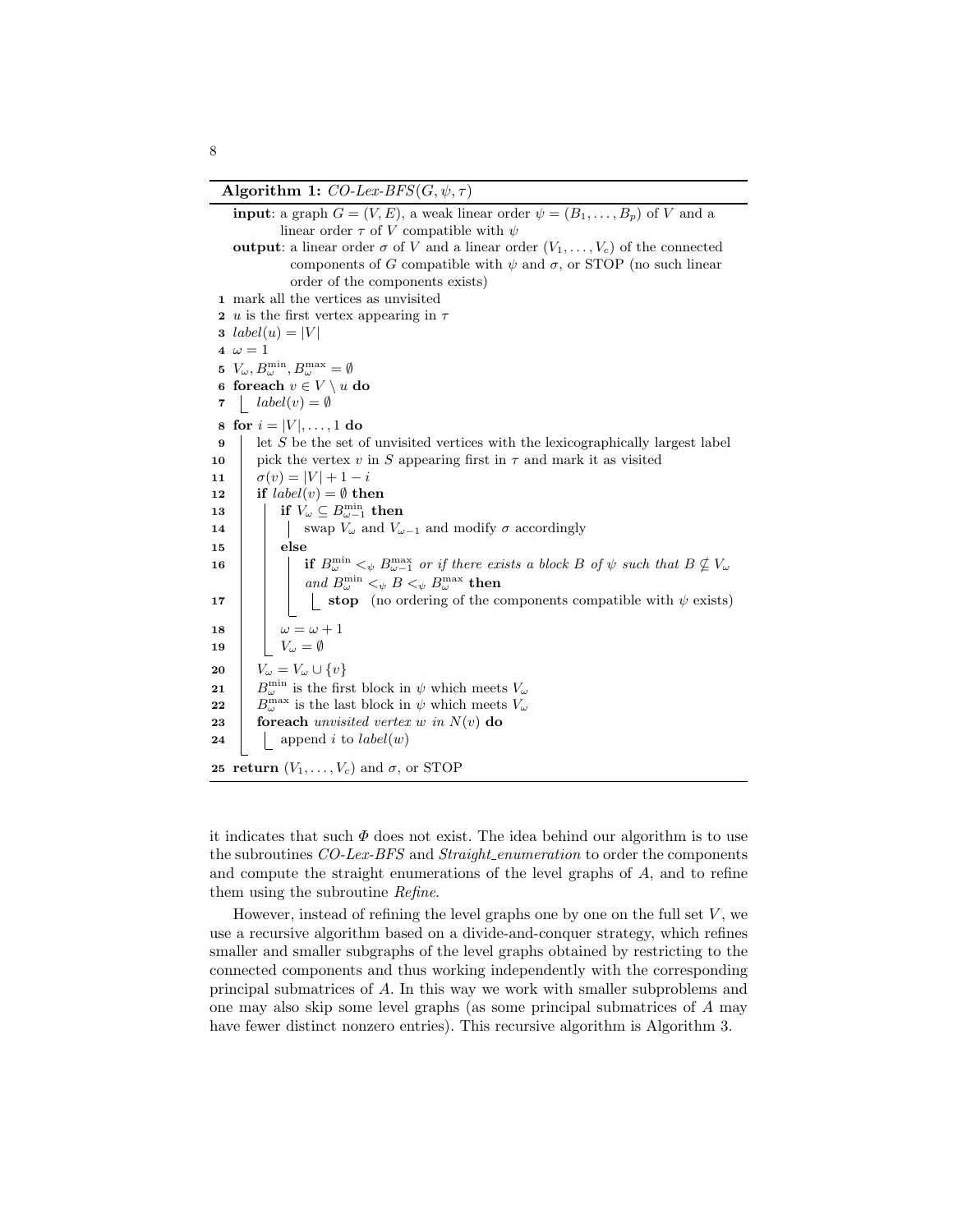#### Algorithm 2:  $Refine(\psi, \phi, \tau)$

**input:** two weak linear orders  $\psi = (B_1, \ldots, B_p)$  and  $\phi = (C_1, \ldots, C_q)$  of V, and a linear order  $\tau$  of V compatible with  $\psi$ 

output: their common refinement  $\Phi = \psi \wedge \phi$ , or STOP ( $\psi$  and  $\phi$  are not compatible)

1  $B^{\text{max}}$  is the last block of  $\psi$  meeting  $C_1$ 

**2** if there exists a block B of  $\psi$  such that  $B \leq_{\psi} B^{\max}$  and  $B \nsubseteq C_1$  then

**3** stop ( $\psi$  and  $\phi$  are not compatible) 4 else

5  $\mid W = V \setminus C_1$ 

$$
\mathbf{6} \quad \boxed{\Phi = (\psi[\stackrel{\cdot}{C_1}], \mathit{Refine}(\psi[W], \phi[W], \tau[W]))}
$$

7 return  $\Phi$  or STOP

## Algorithm 3:  $Robinson(A, \psi, \tau)$

**input:** a weak linear order  $\psi$  of  $V = [n]$ , a linear order  $\tau$  of V compatible with  $\psi$  and a nonnegative matrix  $A \in \mathcal{S}^n$ output: a weak linear order  $\Phi$  compatible with  $\psi$  and with straight enumerations of all the level graphs of A, or STOP (such an order  $\Phi$ does not exist) 1 G is the support of A 2 CO-Lex-BFS( $G, \psi, \tau$ ) returns a linear order  $(V_1, \ldots, V_c)$  of the connected components of G compatible with  $\psi$  (if it exists) and a vertex order  $\sigma$  $3 \Phi = \emptyset$ 4 for  $\omega = 1, \ldots, c$  do 5  $a_{\min}$  is the smallest entry of  $A[V_\omega]$ 6 if  $a_{\min} > 0$  then 7 A[V<sub>ω</sub>] :=  $A[V_\omega] = a_{\min}J$  and  $G[V_\omega]$  is its updated support 8  $\phi_{\omega} = Straight_{\omega} = (G[V_{\omega}], \sigma[V_{\omega}])$  (if  $G[V_{\omega}]$ ) is a unit interval graph) 9  $\phi_{\omega} = \text{Refine}(\psi[V_{\omega}], \phi_{\omega})$  (if  $\psi[V_{\omega}]$  and  $\phi_{\omega}$  are compatible) 10 a  $\eta_{\min}'$  is the smallest nonzero entry of  $A[V_\omega]$  $11$  $\mathcal{O}(V_{\omega})$  is obtained from  $A[V_{\omega}]$  by setting its entries with value  $a'_{\min}$  to zero 12 if  $A'[V_\omega]$  is diagonal then 13  $\phi = (\phi, \phi_\omega)$ 14 else 15  $\left|\right|$   $\tau_{\omega}$  is a linear order of  $V_{\omega}$  compatible with  $\Phi_{\omega}$ 16  $\phi = (\Phi, Robinson(A'[V_\omega], \Phi_\omega, \tau_\omega))$ 17 return:  $\Phi$  or STOP

The final algorithm is Algorithm 4. Roughly speaking, every time we make a recursive call, we are basically passing to the next level graph of A. Hence, each recursive call can be visualized as the node of a recursion tree, whose root is defined by the first recursion in Algorithm 4, and whose leaves (i.e. the pruned nodes) are the subproblems whose corresponding submatrices are diagonal.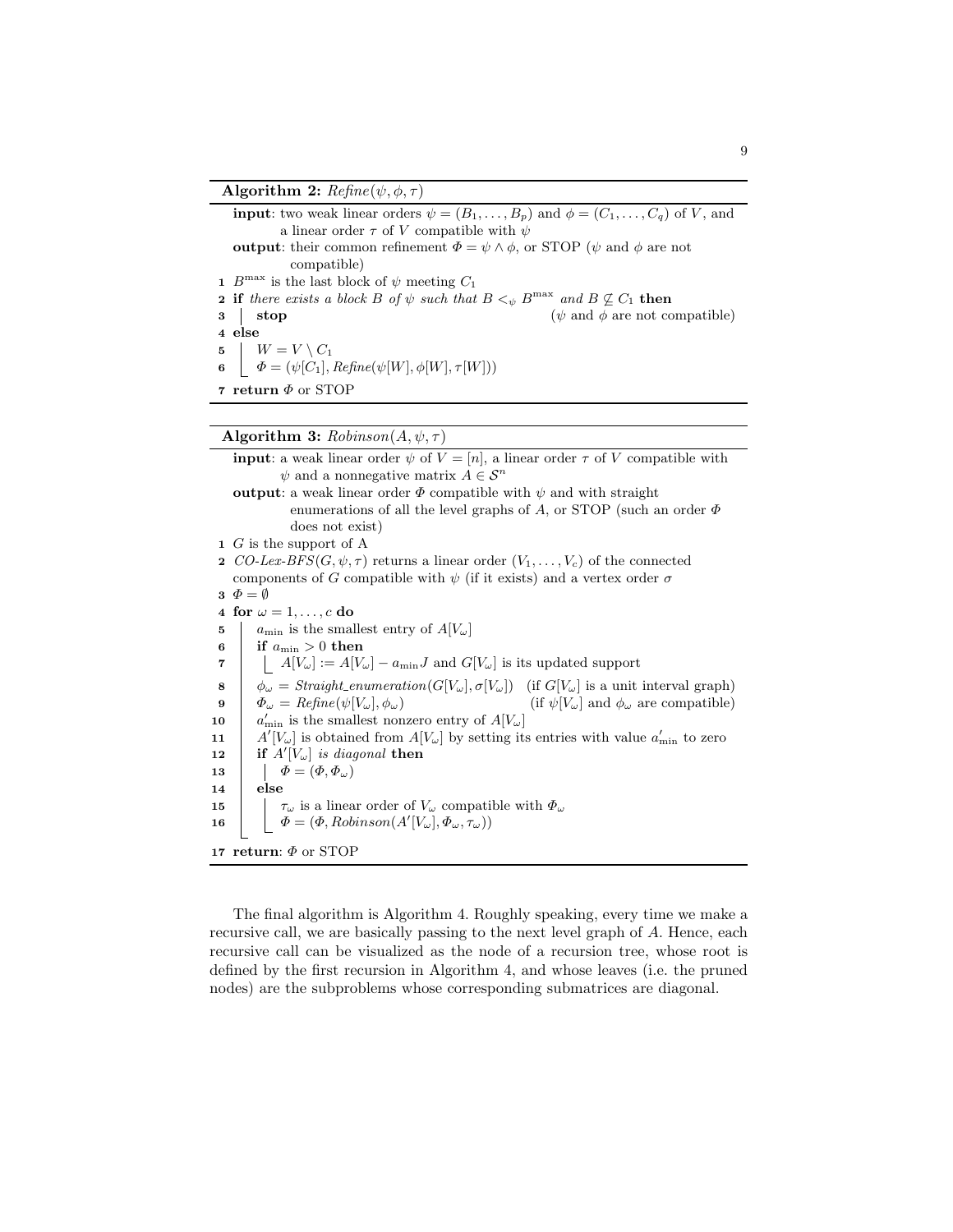Algorithm 4:  $Robinsonian(A)$ 

**input:** a nonnegative matrix  $A \in \mathcal{S}^n$ output: a permutation  $\pi$  such that  $A_{\pi}$  is Robinson or stating that A is not Robinsonian 1  $\psi = (V)$ 2  $\tau = (1, 2, \ldots, n)$ 3  $\Phi = \text{Robinson}(A, \psi, \tau)$ 4  $\pi$  is a linear order of V compatible with  $\Phi$ 5 return:  $\pi$  or "A not Robinsonian"

Correctness and complexity The correctness of Algorithm 4 follows directly from the correctness of Algorithm 3, which is shown by the next theorem.

**Theorem 5.** Consider a weak linear order  $\psi$  of  $V = [n]$  and a nonnegative matrix  $A \in \mathcal{S}_n$  ordered compatibly with  $\psi$ .

- (i) If Algorithm 3 terminates, then there exist straight enumerations  $\phi^{(1)}, \ldots, \phi^{(L)}$ of the level graphs  $G^{(1)}, \ldots, G^{(L)}$  of A such that the returned weak linear order  $\Phi$  is compatible with each of them and with  $\psi$ .
- (ii) If Algorithm 3 stops then there do not exist straight enumerations of the level graphs of A that are pairwise compatible and compatible with  $\psi$ .

For the complexity analysis, we assume that  $A \in \mathcal{S}^n$  is nonnegative and is given as weighted adjacency list. One can show that the three subroutines run in linear time in the size of the input. Hence, we have the following result.

**Theorem 6.** Let  $A \in \mathcal{S}^n$  be a nonnegative matrix and let m be the number of (upper diagonal) nonzero entries of A. Algorithm  $\mu$  recognizes whether A is a Robinsonian matrix in time  $O(d(m+n))$ , where d is the depth of the recursion tree created by Algorithm 4. Moreover,  $d \leq L$ , where L is the number of distinct nonzero entries of A.

## 4.2 Finding all Robinsonian orderings

In general, there might exist several permutations reordering a given matrix A as a Robinson matrix. We show here how to return all Robinson orderings of a given matrix A, using the PQ-tree data structure of [3].

A PQ-tree  $\mathcal T$  is a special rooted ordered tree. The leaves are in one-to-one correspondence with the elements of the groundset  $V$  and their order gives a linear order of V. The nodes of  $\mathcal T$  can be of two types, depending on how their children can be ordered. Namely, for a P-node (represented by a circle), its children may be arbitrary reordered; for a  $\mathbf{Q}\text{-node}$  (represented by a rectangle), only the order of its children may be reversed. Moreover, every node has at least two children. Given a node  $\alpha$  of  $\mathcal{T}, \mathcal{T}_{\alpha}$  denotes the subtree of  $\mathcal{T}$  with root  $\alpha$ .

A straight enumeration  $\psi = (B_1, \ldots, B_p)$  of a graph  $G = (V, E)$  corresponds in a unique way to a PQ-tree  $\mathcal T$  as follows. If G is connected, then the root of  $\mathcal T$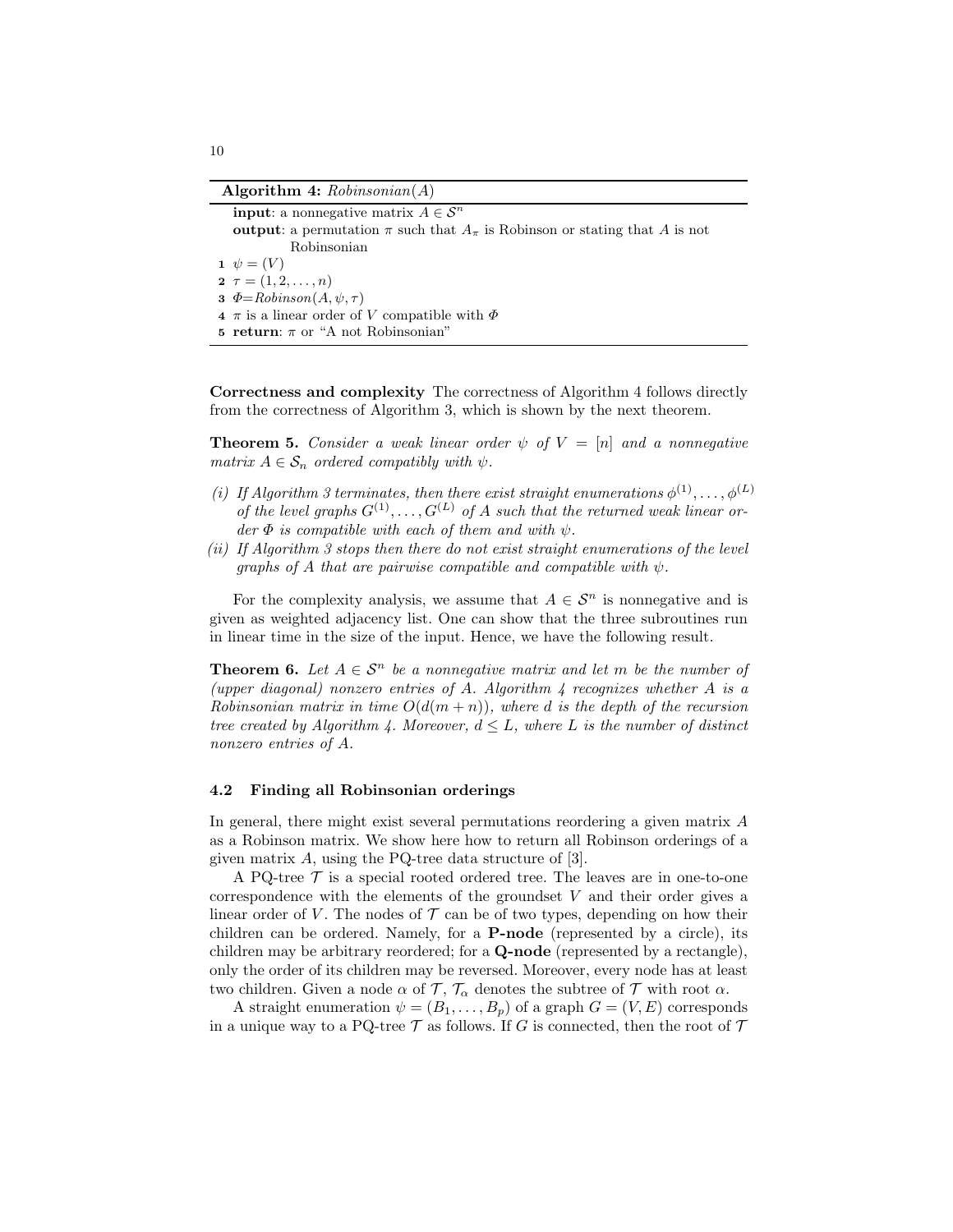is a Q-node, denoted  $\gamma$ , and it has children  $\beta_1, \ldots, \beta_p$  (in that order). For  $i \in [p]$ , the node  $\beta_i$  is a P-node corresponding to the block  $B_i$  and its children are the elements of the set  $B_i$ , which are the leaves of the subtree  $\mathcal{T}_{\beta_j}$ . If a block  $B_i$  is a singleton then no node  $\beta_i$  appears and the element of  $B_i$  is directly a child of the root  $\gamma$ . If G is not connected, let  $V_1, \ldots, V_c$  be its connected components. For each connected component  $G[V_\omega], \mathcal{T}_\omega$  is its PQ-tree (with root  $\gamma_\omega$ ) as indicated above. Then, the full PQ-tree  $\mathcal T$  is obtained by inserting a P-node  $\alpha$  as ancestor, whose children are the subtrees  $\mathcal{T}_1, \ldots, \mathcal{T}_c$ .

We now indicate how to modify Algorithms 3 and 4 in order to return a PQ-tree  $\mathcal T$  encoding all the permutations ordering  $A$  as a Robinson matrix. We modify Algorithm 3 by taking as input, beside the matrix  $A$ , the weak linear order  $\psi$  and the linear order  $\tau$  compatible with  $\psi$ , also a node  $\alpha$ . Then, the output is a PQ-tree  $\mathcal{T}_{\alpha}$  rooted in  $\alpha$ , representing all the possible weak linear orders  $\Phi$ compatible with  $\psi$  and with straight enumerations of all the level graphs of A.

It works as follows. Let  $G$  be the support of  $A$ . The idea is to recursively build a tree  $\mathcal{T}_{\omega}$  for each connected component  $V_{\omega}$  of G and then to merge these trees according to the order of the components found by the routine CO-Lex- $BFS(G, \psi, \tau)$ . To carry out this merging step we classify the components into the following three groups:

- 1.  $\Theta$ , which consists of all  $\omega \in [c]$  for which the connected component  $V_{\omega}$  meets at least two blocks of  $\psi$ .
- 2. A, which consists of all  $\omega \in [c]$  for which the component  $V_{\omega}$  is contained in some block  $B_i$ , which contains no other component.
- 3.  $\Omega = \bigcup_{i=1}^p \Omega_i$ , where  $\Omega_i$  consists of all  $\omega \in [c]$  for which the component  $V_{\omega}$  is contained in the block  $B_i$ , which contains at least two components.

Every time we analyze a new connected component  $\omega \in [c]$  in Algorithm 3, we create a Q-node  $\gamma_{\omega}$ . After the common refinement  $\Phi_{\omega}$  (of  $\psi[V_{\omega}]$  and the straight enumeration  $\phi_{\omega}$  of  $G[V_{\omega}]$  have been computed, we have two possibilities. If  $A'[V_\omega]$  is diagonal, then we build the tree  $\mathcal{T}_\omega$  rooted in  $\gamma_\omega$  and whose children are P-nodes corresponding to the blocks of  $\Phi_{\omega}$  (and prune the recursion tree at this node). Otherwise, we build the tree  $\mathcal{T}_{\omega}$  recursively as output of  $Robinson(A'[V_\omega], \Phi_\omega, \tau_\omega, \gamma_\omega).$ 

After all the connected components have been analyzed, we insert the trees  $\mathcal{T}_{\omega}$  in the final tree  $\mathcal{T}_{\alpha}$  in the order they appear according to the routine CO- $Lex-BFS(G, \psi, \tau)$ . The root node is  $\alpha$  and is given as input. For each component  $V_\omega$ , we do the following operation to insert  $\mathcal{T}_\omega$  in  $\mathcal{T}_\alpha$ , depending on the type of the component  $V_{\omega}$ :

- 1. If  $\omega \in \Theta$ , then  $\phi_{\omega}$  is the only straight enumeration compatible with  $\psi[V_{\omega}]$ . Then we delete the node  $\gamma_{\omega}$  and the children of  $\gamma_{\omega}$  become children of  $\alpha$  (in the same order).
- 2. If  $\omega \in \Lambda$ , then both  $\phi_{\omega}$  and its reversal  $\overline{\phi}_{\omega}$  are compatible with  $\psi[V_{\omega}]$ . Then  $\gamma_\omega$  becomes a child of  $\alpha$ .
- 3. If  $\omega \in \Omega_i$  for some  $i \in [p]$ , then both  $\phi_\omega$  and  $\overline{\phi}_\omega$  are compatible with  $\psi[V_\omega]$ and the same holds for any  $\omega' \in \Omega_i$ . Moreover, arbitrary permuting any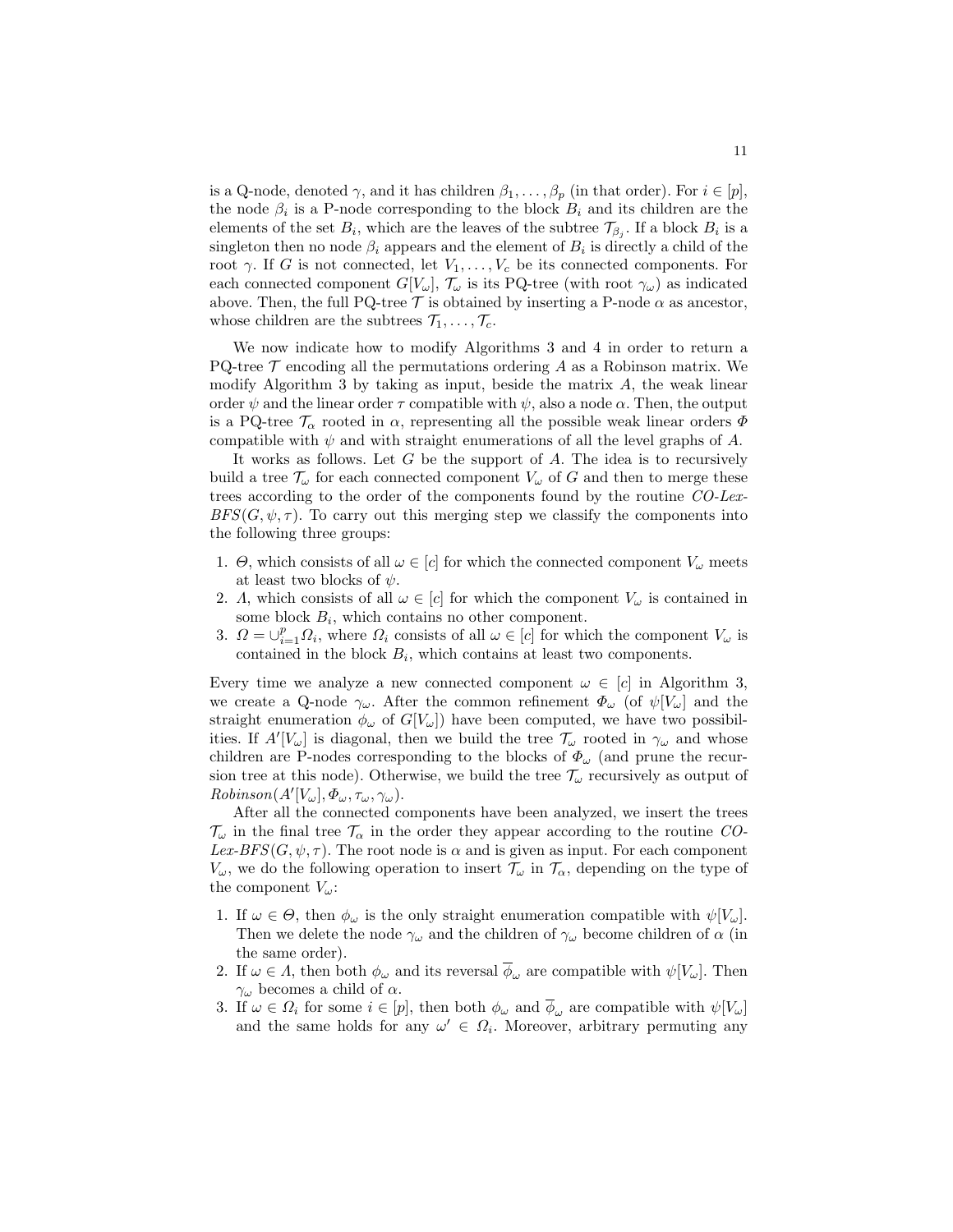two connected components  $V_{\omega}$ ,  $V_{\omega'}$  with  $\omega, \omega' \in \Omega_i$  will lead to a compatible straight enumeration. Then we insert a new node  $\beta_i$  which is a P-node and becomes a child of  $\alpha$  and, for each  $\omega' \in \Omega_i$ ,  $\gamma_{\omega'}$  becomes a child of  $\beta_i$ .

Finally, we modify Algorithm 4 by just giving the node  $\alpha = \emptyset$  (i.e. undefined) as input to the first recursive call. The overall complexity of the algorithm after the above mentioned modifications is the same as for Algorithm 4. Indeed, determining the type of the connected components can be done in linear time, by just using the information about the initial and final blocks  $B_{\omega}^{\min}$  and  $B_{\omega}^{\max}$ already provided in Algorithm 1. Furthermore, the operations on the PQ-tree are basic operations that do not increase the overall complexity of the algorithm.

## 5 Conclusions

We introduced a new combinatorial algorithm to recognize Robinsonian matrices, based on a divide-and-conquer strategy and on a new characterization of Robinsonian matrices in terms of straight enumerations of unit interval graphs. The algorithm is simple, rather intuitive and relies only on basic routines like Lex-BFS and partition refinement, and it is well suited for sparse matrices.

The complexity depends on the depth d of the recursion tree. An obvious bound on  $d$  is the number  $L$  of distinct entries in the matrix. A first natural question is to find other better bounds on the depth d. Is d in the order  $O(n)$ , where  $n$  is the size of the matrix? A possible way to bound the depth is to find criteria to prune recursion nodes. One possibility would be, when a submatrix is found for which the current weak linear order consists only of singletons, to check whether the corresponding permuted matrix is Robinson. Analyzing the complexity implications will be the subject of future work.

Another possible way to improve the complexity might be to compute the straight enumeration of the first level graph and then update it dynamically (in constant time, using a appropriate data structure) without having to compute every time the whole straight enumeration of the next level graphs; this would need to extend the dynamic approach of [16], which considers the case of single edge deletions, to the deletion of sets of edges.

Other possible future work includes investigating how the algorithm could be used to design heuristics or approximation algorithm in the noisy case, when A is not Robinsonian, for example by using (linear) certifying algorithms as in [15] to detect the edges and the nodes of the level graphs which create obstructions to being a unit interval graph.

# Acknowledgements

This work was supported by the Marie Curie Initial Training Network "Mixed Integer Nonlinear Optimization" (MINO) grant no. 316647.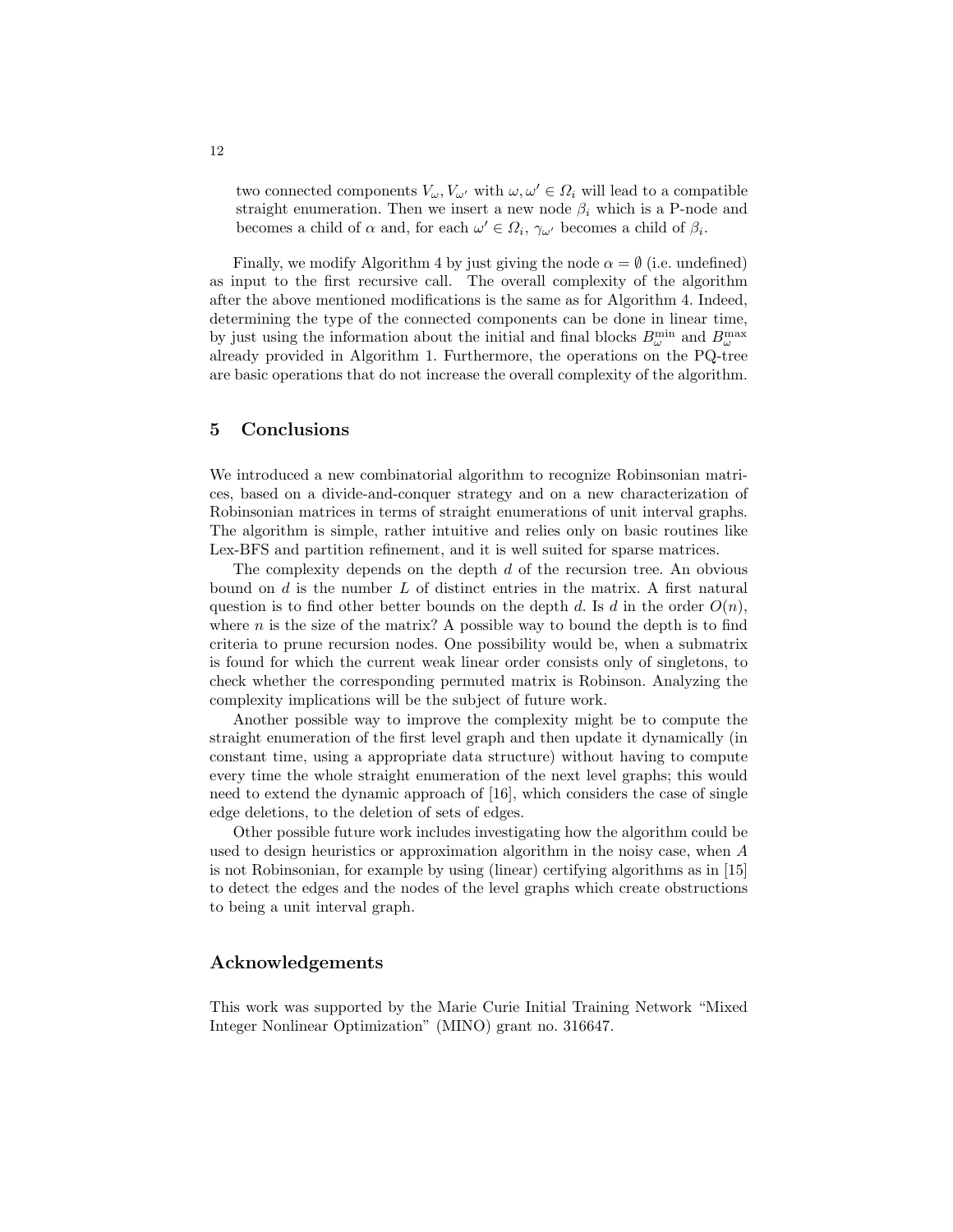## References

- 1. J.E. Atkins, E.G. Boman, and B. Hendrickson. A spectral algorithm for seriation and the consecutive ones problem. SIAM Journal on Computing, 28:297–310, 1998.
- 2. H.L. Bodlaender, T. Kloks, and R. Niedermeier. SIMPLE MAX-CUT for unit interval graphs and graphs with few P4s. Electronic Notes in Discrete Mathematics, 3:19–26, 1999.
- 3. K.S. Booth and G.S. Lueker. Testing for the consecutive ones property, interval graphs, and graph planarity using PQ-tree algorithms. Journal of Computer and System Sciences, 13(3):335–379, 1976.
- 4. V. Chepoi and B. Fichet. Recognition of Robinsonian dissimilarities. Journal of Classification, 14(2):311–325, 1997.
- 5. V. Chepoi and M. Seston. Seriation in the presence of errors: A factor 16 approximation algorithm for  $l_{\infty}$ -fitting Robinson structures to distances. Algorithmica, 59(4):521–568, 2011.
- 6. J. Cohen, F. Fomin, P. Heggernes, D. Kratsch, and G. Kucherov. Optimal linear arrangement of interval graphs. In Rastislav Krlovi and Pawe Urzyczyn, editors, Mathematical Foundations of Computer Science 2006, volume 4162 of Lecture Notes in Computer Science, pages 267–279. Springer Berlin Heidelberg, 2006.
- 7. D.G. Corneil. A simple 3-sweep LBFS algorithm for the recognition of unit interval graphs. Discrete Applied Mathematics, 138(3):371–379, 2004.
- 8. D.G. Corneil, H. Kim, S. Natarajan, S. Olariu, and A.P. Sprague. Simple linear time recognition of unit interval graphs. *Information Processing Letters*, 55(2):99– 104, 1995.
- 9. P. Crescenzi, D.G. Corneil, J. Dusart, and M. Habib. New trends for graph search. PRIMA Conference in Shanghai, June 2013. available at http://math.sjtu.edu. cn/conference/Bannai/2013/data/20130629B/slides1.pdf.
- 10. X. Deng, P. Hell, and J. Huang. Linear-time representation algorithms for proper circular-arc graphs and proper interval graphs.  $SIAM$  J. Comput.,  $25(2):390-403$ , February 1996.
- 11. M. Dom. Algorithmic aspects of the consecutive-ones property. Bulletin of the European Association for Theoretical Computer Science, 98:27–59, 2009.
- 12. F. Fogel, R. Jenatton, F. Bach, and A. d'Aspremont. Convex relaxations for permutation problems. In Advances in Neural Information Processing Systems, pages 1016–1024, 2013.
- 13. D.R. Fulkerson and O.A. Gross. Incidence matrices and interval graphs. Pacific Journal of Mathematics, 15(3):835–855, 1965.
- 14. M. Habib, R. McConnell, C. Paul, and L. Viennot. Lex-BFS and partition refinement, with applications to transitive orientation, interval graph recognition and consecutive ones testing. Theoretical Computer Science, 234(12):59–84, 2000.
- 15. P. Hell and J. Huang. Certifying LexBFS recognition algorithms for proper interval graphs and proper interval bigraphs. SIAM J. Discret. Math., 18(3):554–570, 2005.
- 16. P. Hell, R. Shamir, and R. Sharan. A fully dynamic algorithm for recognizing and representing proper interval graphs. SIAM J. Comput., 31(1):289–305, January 2002.
- 17. M. Laurent and M. Seminaroti. The quadratic assignment problem is easy for Robinsonian matrices with Toeplitz structure. Operations Research Letters,  $43(1):103 - 109$ , 2015.
- 18. I. Liiv. Seriation and matrix reordering methods: An historical overview. Statistical Analysis and Data Mining, 3(2):70–91, 2010.